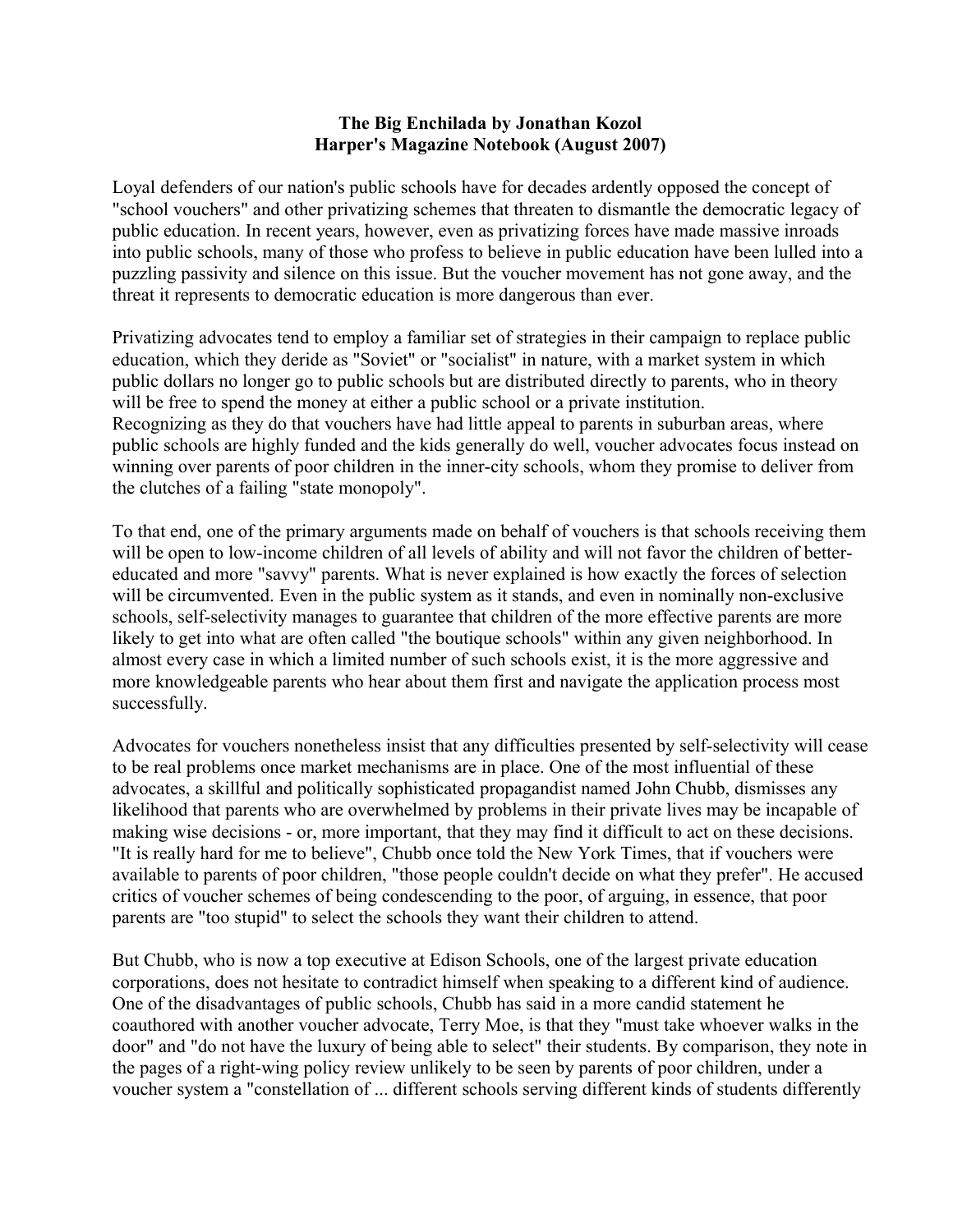would probably emerge". And in a book advancing private education markets, Chubb and Moe have made the additional argument that schools "must be free to admit as many or as few students as they want, based on whatever criteria they think relevant - intelligence, interest, motivation, behavior, special needs".

Obviously, the exercise of school choice under a market system would belong only in small part to the parents of the poor. The ultimate choices would be made by those who own or operate the schools. This is a rather different notion of school choice from the one most voucher advocates put forth in seeking popular support, but it is not the only example of a noticeable semantic shift they make in turning their attention from one audience to another. Frequently, for instance, advocates for vouchers point to Roman Catholic schools as the sort of private institutions that might flourish in a system based on market competition, whereas they rarely speak of profit-driven schools, run by private corporations, as potential beneficiaries of the system they propose. The idealistic motives that are commonly identified with inner-city Catholic schools are seized upon in order to position the discussion on an elevated ground of seemingly unselfish, and high-minded goals. Meanwhile, in writings narrowly directed at investors, all of these higher motives disappear, and other benefits to be derived from vouchers suddenly emerge. This is where the masks come off and all pretenses of altruism are replaced by practical considerations of a wholly different kind.

Some years ago, a friend who works on Wall Street handed me a stock-market prospectus in which a group of analysts at an investment-banking firm known as Montgomery Securities~described the financial benefits to be derived from privatizing our public schools. "The education industry", according to these analysts, "represents, in our opinion, the final frontier of a number of sectors once under public control" that "have either voluntarily opened" or, they note in pointed terms, have "been forced" to open up to private enterprise. Indeed, they write, "the education industry represents the largest market opportunity" since health-care services were privatized during the 1970s. Referring to private education companies as "EMOs" ("Education Management Organizations"), they note that college education also offers some "attractive investment returns" for corporations, but then come back to what they see as the much greater profits to be gained by moving into public elementary and secondary schools. "The larger developing opportunity is in the K-12 EMO market, led by private elementary school providers", which, they emphasize, "are well positioned to exploit potential political reforms such as school vouchers". From the point of view of private profit, one of these analysts enthusiastically observes, "the K-12 market is the Big Enchilada".

Language as outright cynical as this is never heard in the benign and civic-minded arguments that voucher advocates present when speaking to poor parents, who are unlikely to respond with favor to the notion that vouchers could unlock a new "frontier" for profit-making companies with an appetite for big (or little) "enchiladas". The black and Hispanic kids with whom I've worked for forty years in Boston and New York have no reason to suspect that their little destinies, downgraded and diminished for so long by governmental penury, have now become the object of so large a corporate appetite.

Voucher programs, admittedly, have yet to be instituted on the widespread scale that privatizing interests hope for. Only a few urban systems, notably in Cleveland and Milwaukee - and, on a limited scale, in New Orleans and Washington, DC - have put into place explicitly labeled voucher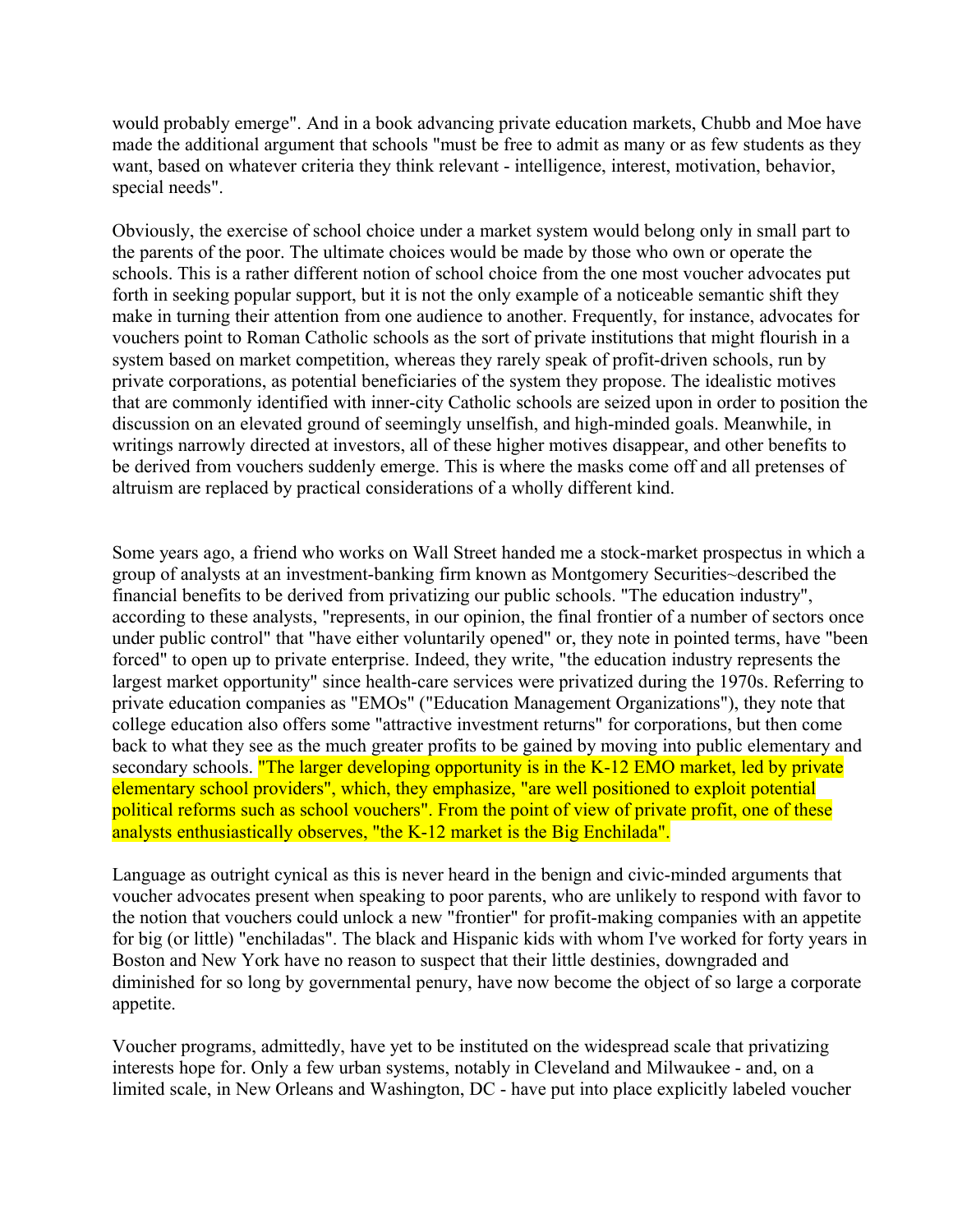plans, and these have produced very mixed results. Elsewhere, conservative political leaders, such as former Florida governor Jeb Bush, have tried and failed to institute voucher programs in their states. The consequent impression that the danger has now passed, however, is naive. In spite of setbacks in securing vouchers in the open and unvarnished form originally conceived by Chicago economist Milton Friedman, the ideological father of the movement, the private sector has nonetheless moved into the daily operation of our inner-city schools through a multitude of avenues of which the larger public is almost entirely unaware.

One of the early strategies employed by private corporations to soften resistance to their presence in our public schools was the creation of so-called business partnerships between the poorest inner-city schools and large companies. The financial side of the partnership usually turned out to be inconsequential. Kerr-McGee, the multinational petrochemical giant, gave one impoverished public school in Oklahoma City the trivial annual sum of \$36 for each pupil. In return, one of the company's executives was appointed to direct a "governance committee" to oversee the school operations, and the school consented to be known not simply as a public elementary school but as an "Enterprise School". Throughout the 1990s, many inner-city schools underwent the same accommodation to the goals and even to the lexicon of their benefactors in the private sector. "Academy of Enterprise" became a common term adopted by such schools in genuflection to their corporate patrons. Principals I met in schools like these would tell me they wished no longer to be known as "principals" but preferred to be known as "Building CEOs" or "Building Managers", in which cases their teachers frequently would be described as "classroom managers". Mission statements heralding the need for children to be trained to serve our nation's interests in "the global marketplace" were posted on the walls of many schools I visited. In practice, however, students were more often being trained for careers at supermarket checkout counters or for the bottom level "service jobs" at nursing homes.

These rather tentative partnerships were only the beginning of a trend that rapidly took on more serious dimensions. The next and more ambitious stage in the introduction of the private market and its values into public schools did not become possible until the voucher advocates made the welltimed marketing decision to renounce the terminology of "vouchers" and to forgo temporarily their efforts to assume the outright ownership of schools. They settled instead for the management of schools that technically remained within the public sector. Newly created corporations, which characteristically adopted such academically impressive names as "Nobel Learning" or "Edison Schools", began convincing officials in minority districts - first Miami, later Chicago, then Baltimore, Philadelphia, and many other cities - to contract with them to operate at first a few, then larger numbers, of their schools. At present, forty-one Philadelphia public schools are being run by Edison and another profit-making firm, along with a handful of nonprofit private groups. Almost simultaneously, as states were pressured to test and measure children more relentlessly, to institute the same "goal-setting" mechanisms that are used in private industry, the testing affiliates of some of our largest textbook publishers, as well as the major test-prep companies (The Princeton Review and Kaplan, for example), began to move into our public schools, primarily in urban areas. By 2005, the schools were generating \$2.8 billion a year for the testing industry.

In both these areas - testing services and the management of schools - the encroachment of the private sector on public education has been mightily assisted by provisions that the Bush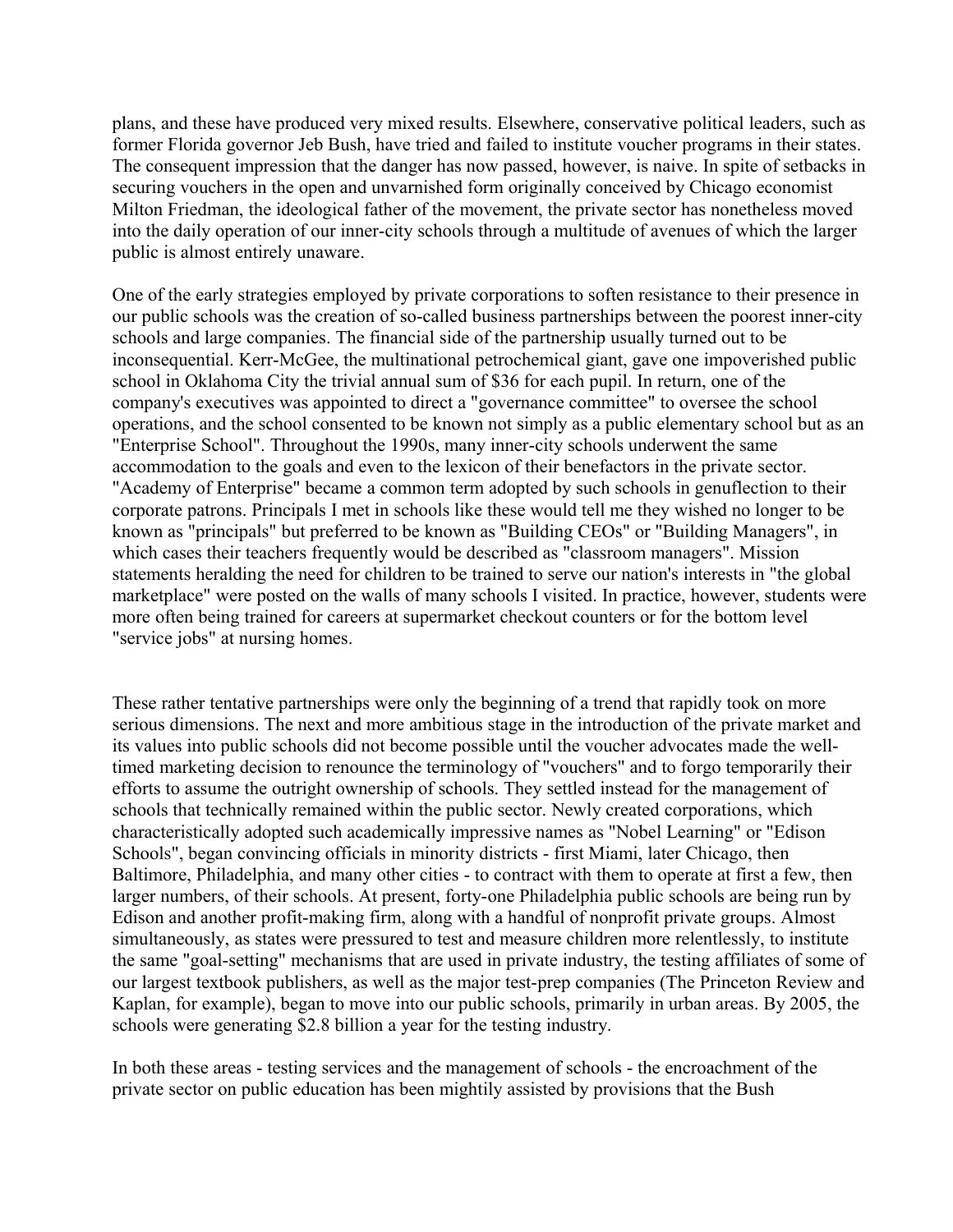Administration managed to insert into the No Child Left Behind Act. Among the various "sanctions" that this highly controversial law imposes upon low-performing schools are two provisions that have opened up these schools to interventions by private corporations on a scale that we have never before seen in the United States.

The first of these provisions stipulates that if a school receiving federal funds under what is known as "Title I", the nation's largest program of assistance for low-income students, fails to raise its test scores by a fixed percentage within three years, it must then use a portion of its funds to purchase what the government describes as "supplemental services". These services must be provided outside of the normal school day and, among other options, by a so-called third-party provider. Although such "services" are defined somewhat ambiguously, most low-income districts have interpreted the term to mean that they must force these schools to institute test-preparation regimens geared explicitly toward raising scores on state exams. Increasingly, too, schools have been pressured into contracts with private corporations that provide these services. Meanwhile, the test-prep companies are actively promoting their success in raising scores to principals who live in terror of the more alarming second stage of federal sanctions they will otherwise incur.

If, despite their expensive test-prep programs, low-performing schools fail to pump up test scores fast enough to meet specific goals within five years, school boards are obliged to shut them down and dismiss their faculties and principals. Such schools will then be either operated directly by the state or reconstituted under an "alternative governance arrangement". Although the provider of such "governance" might be a nonprofit corporation (one that operates a chain of semi-private charter schools, for instance), it is the profit-making firms, with their superb promotional machinery, that are best positioned to obtain these valuable contracts.

It is this prospect - and the even more appealing notion that companies that start by managing these schools might at some future point achieve the right, through changes in state laws, to own the schools as well - that helps explain why EMOs like Edison, which has yet to turn a profit, nonetheless attract vast sums of venture capital. The "big enchilada" represented by the corporate invasion of public schools, even if it takes place only in progressive stages, is sufficiently enticing to investors to keep the money flowing in anticipation of a time when private corporations will not merely nibble at the edges of the public system but will devour it altogether.

No Child Left Behind, with its draconian emphasis on high-stakes testing as the sole determinant of failure or success within a given school, was signed into law in 2002. The warning period for the first wave of low-performing schools is now coming to an end. Thousands of schools that exclusively serve black and Hispanic children have failed to meet their federally mandated goals.

All of these schools, under the stipulations of No Child Left Behind, will soon be ripe for picking by private corporations. Progressive citizens who say they believe in public education, as well as the erstwhile liberal Democratic leadership in the US House and Senate, have failed to recognize and confront this looming crisis. Meanwhile, the richly funded and well-oiled juggernaut of privatization continues to move forward, carving out increasingly large pieces of the public system. If those of us who profess to value public schools and the principle of democratic access they uphold cannot find the courage or the motivation to fight in their defense, we may soon wake up to find that they have been replaced by wholly owned subsidiaries of McDonald's, Burger King, and Wal-Mart. Some